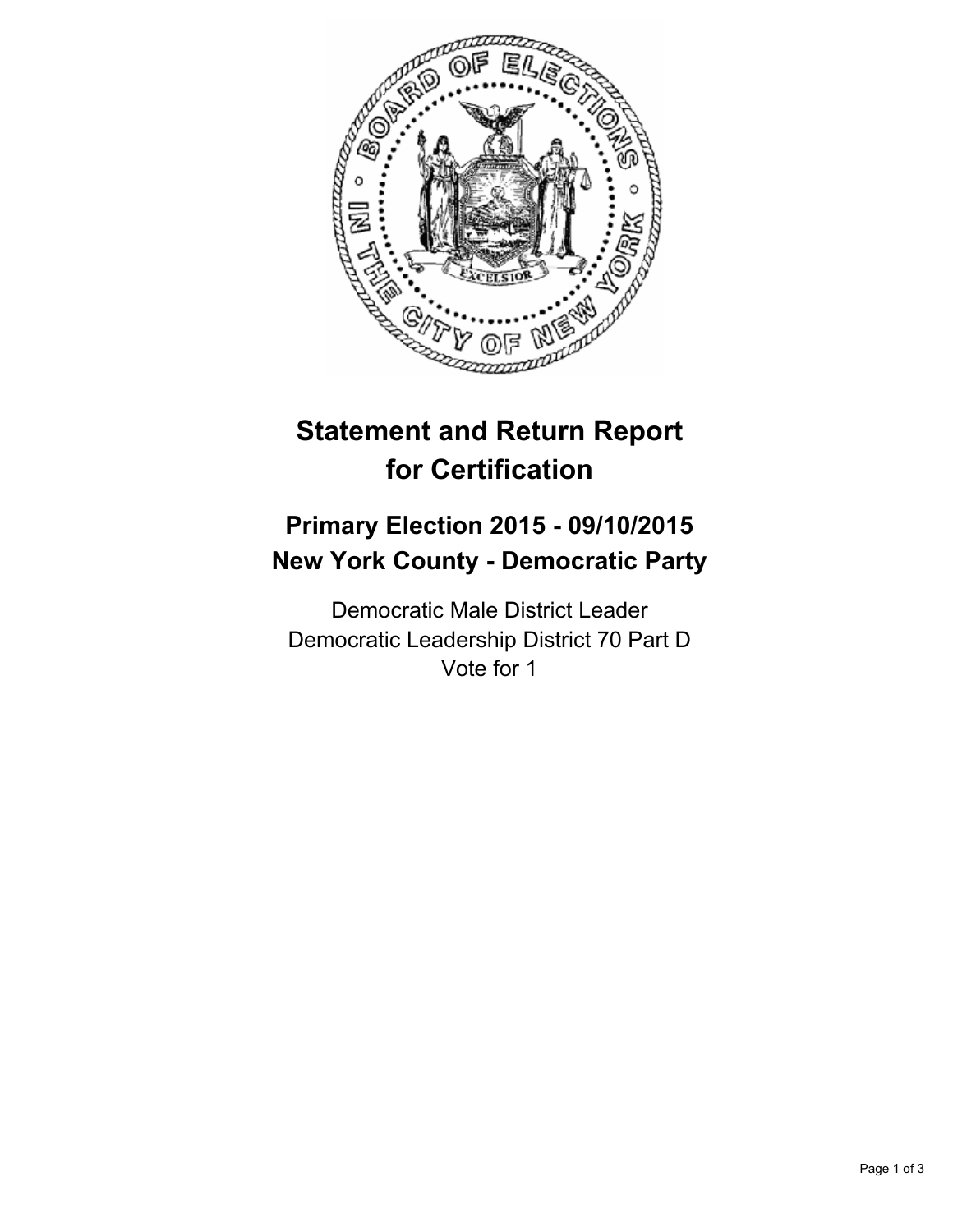

### **Assembly District 70**

| <b>PUBLIC COUNTER</b>                                    | 772      |
|----------------------------------------------------------|----------|
| ABSENTEE/MILITARY                                        | 29       |
| <b>AFFIDAVIT</b>                                         | 10       |
| <b>Total Ballots</b>                                     | 811      |
| Less - Inapplicable Federal/Special Presidential Ballots | $\Omega$ |
| <b>Total Applicable Ballots</b>                          | 811      |
| DANIEL N. CLARK                                          | 423      |
| LANDON C. DAIS                                           | 216      |
| WILLIAM ALLEN (WRITE-IN)                                 |          |
| <b>Total Votes</b>                                       | 640      |
| Unrecorded                                               | 171      |